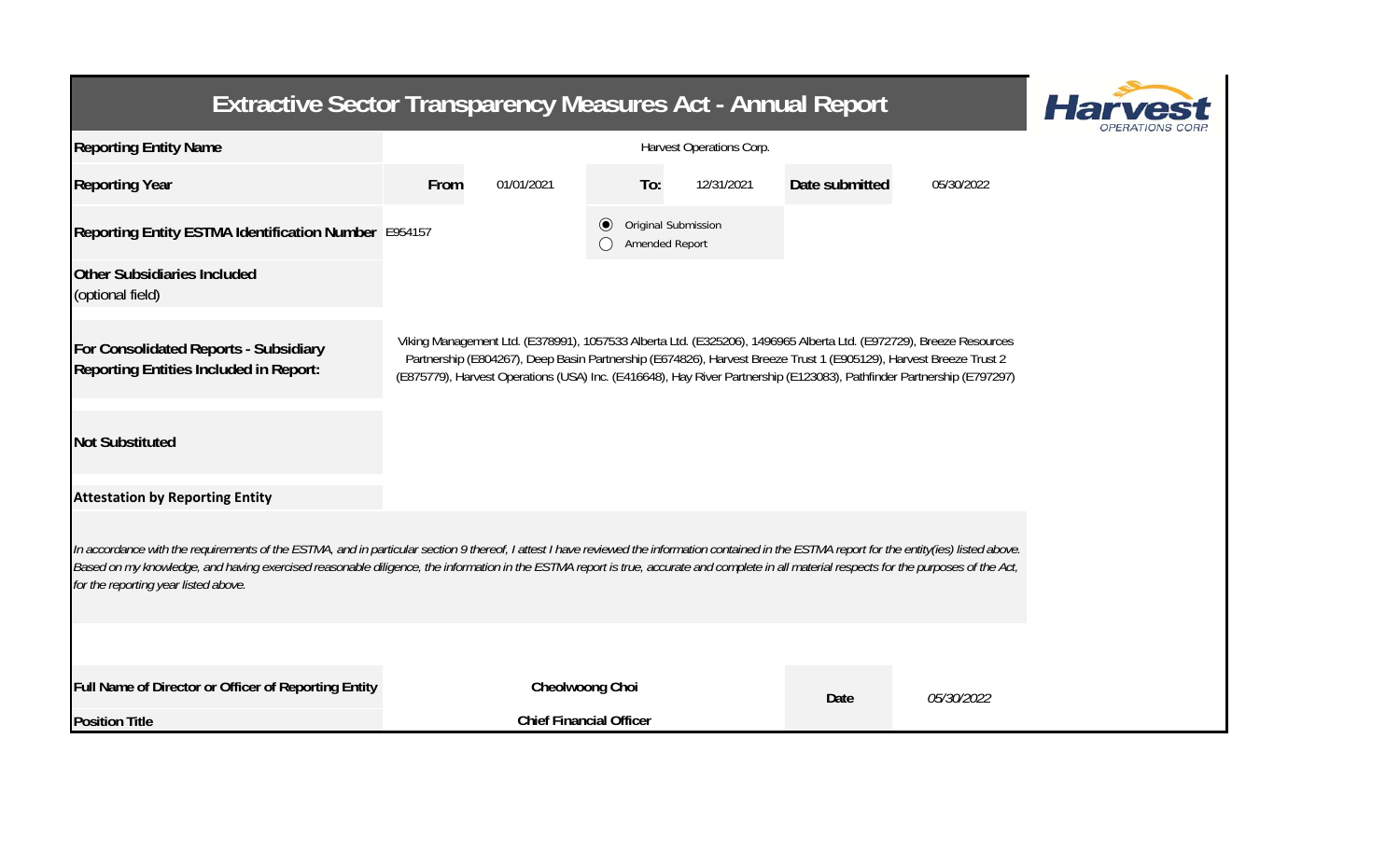| Extractive Sector Transparency Measures Act - Annual Report   |                                                                                                                                                                                                                                                                                                                                                                 |                                                                                 |                    |                     |                               |                                |                |                  |                                       |                                      |                                                                                                                   |
|---------------------------------------------------------------|-----------------------------------------------------------------------------------------------------------------------------------------------------------------------------------------------------------------------------------------------------------------------------------------------------------------------------------------------------------------|---------------------------------------------------------------------------------|--------------------|---------------------|-------------------------------|--------------------------------|----------------|------------------|---------------------------------------|--------------------------------------|-------------------------------------------------------------------------------------------------------------------|
| <b>Reporting Year</b>                                         | From:                                                                                                                                                                                                                                                                                                                                                           | 01/01/2021                                                                      | To:                | 12/31/2021          |                               |                                |                |                  |                                       |                                      |                                                                                                                   |
| <b>Reporting Entity Name</b>                                  |                                                                                                                                                                                                                                                                                                                                                                 | Harvest Operations Corp.                                                        |                    |                     |                               | Currency of the Report CAD     |                |                  |                                       |                                      |                                                                                                                   |
| <b>Reporting Entity ESTMA</b><br><b>Identification Number</b> |                                                                                                                                                                                                                                                                                                                                                                 | E954157                                                                         |                    |                     |                               |                                |                |                  |                                       |                                      |                                                                                                                   |
| <b>Subsidiary Reporting Entities</b><br>(if necessary)        | Viking Management Ltd. (E378991), 1057533 Alberta Ltd. (E325206), 1496965 Alberta Ltd. (E972729), Breeze Resources Partnership (E804267), Deep Basin Partnership (E674826),<br>Harvest Breeze Trust 1 (E905129), Harvest Breeze Trust 2 (E875779), Harvest Operations (USA) Inc. (E416648), Hay River Partnership (E123083), Pathfinder Partnership (E797297)   |                                                                                 |                    |                     |                               |                                |                |                  |                                       |                                      |                                                                                                                   |
| Payments by Payee                                             |                                                                                                                                                                                                                                                                                                                                                                 |                                                                                 |                    |                     |                               |                                |                |                  |                                       |                                      |                                                                                                                   |
| Country                                                       | Payee Name <sup>1</sup>                                                                                                                                                                                                                                                                                                                                         | Departments, Agency, etc<br>within Payee that Received<br>Payments <sup>2</sup> | <b>Taxes</b>       | Royalties           | Fees                          | <b>Production Entitlements</b> | <b>Bonuses</b> | <b>Dividends</b> | Infrastructure<br>nprovement Payments | <b>Total Amount paid to</b><br>Payee | Notes <sup>34</sup>                                                                                               |
| Canada                                                        | Clear Hills County                                                                                                                                                                                                                                                                                                                                              |                                                                                 | 180,000            | $\sim$              | $\sim 10^{-1}$                |                                |                |                  |                                       | 180,000                              |                                                                                                                   |
| Canada                                                        | Clearwater County                                                                                                                                                                                                                                                                                                                                               |                                                                                 | 760,000            | $\sim$              | $\sim$                        |                                |                |                  |                                       | 760,000                              |                                                                                                                   |
| Canada                                                        | Conklin Resource Development Advisory                                                                                                                                                                                                                                                                                                                           |                                                                                 |                    | $\sim$              | 120,000                       |                                |                |                  |                                       | 120,000                              |                                                                                                                   |
| Canada                                                        | County Of Vermilion                                                                                                                                                                                                                                                                                                                                             |                                                                                 | 170,000            | $\sim$              | $\sim$                        |                                |                |                  |                                       | 170,000                              |                                                                                                                   |
| Canada                                                        | <b>Cypress County</b>                                                                                                                                                                                                                                                                                                                                           |                                                                                 | 560,000            | $\sim$              | $\sim$                        |                                |                |                  |                                       | 560,000                              |                                                                                                                   |
| Canada                                                        | <b>Flagstaff County</b>                                                                                                                                                                                                                                                                                                                                         |                                                                                 | 790,000            | $\sim$              | $\overline{\phantom{a}}$      |                                |                |                  |                                       | 790,000                              |                                                                                                                   |
| Canada                                                        | Government Of Alberta                                                                                                                                                                                                                                                                                                                                           |                                                                                 | 160,000            | 14,020,000          | 3,340,000                     |                                |                |                  |                                       | 17,520,000                           | Note 1, 2                                                                                                         |
| Canada                                                        | Government Of British Columbia                                                                                                                                                                                                                                                                                                                                  |                                                                                 | 30,000             | 4,920,000           | 1,080,000                     |                                |                |                  |                                       | 6,030,000 Note 3                     |                                                                                                                   |
| Canada                                                        | Federal Government Of Canada                                                                                                                                                                                                                                                                                                                                    |                                                                                 | ٠.                 | 550,000             | 10,000                        |                                |                |                  |                                       |                                      | 560,000 Reciever General of Canada<br>Indian Oil and Gas Canada                                                   |
| Canada                                                        | Lac Ste. Anne County                                                                                                                                                                                                                                                                                                                                            |                                                                                 | 150,000            | $\sim 10^{-1}$      | $\sim$                        |                                |                |                  |                                       | 150,000                              |                                                                                                                   |
| Canada                                                        | Loon River First Nation                                                                                                                                                                                                                                                                                                                                         |                                                                                 | 590,000            | 10,000              | 590,000                       |                                |                |                  |                                       | 1,190,000                            |                                                                                                                   |
| Canada                                                        | Lubicon Lake Band                                                                                                                                                                                                                                                                                                                                               |                                                                                 | $\sim$             | $\sim$              | 230,000                       |                                |                |                  |                                       | 230.000                              | Lubicon Lake Band Ventures Ltd<br>Lubicon Lake Band                                                               |
| Canada                                                        | Metis Settlements General Council                                                                                                                                                                                                                                                                                                                               |                                                                                 | 50,000             | 100,000             | 80,000                        |                                |                |                  |                                       |                                      | Metis Settlements General Council<br>230,000 Fishing Lake Metis Settlement<br>Metis Nation Of Alberta Association |
| Canada                                                        | Municipal District Of Greenview                                                                                                                                                                                                                                                                                                                                 |                                                                                 | 870,000            | $\sim$              | $\sim$                        |                                |                |                  |                                       | 870,000                              |                                                                                                                   |
| Canada                                                        | Municipal District Of Provost                                                                                                                                                                                                                                                                                                                                   |                                                                                 | 340,000            | $\sim$              | $\sim$                        |                                |                |                  |                                       | 340,000                              |                                                                                                                   |
| Canada                                                        | Municipal District Of Wainwright                                                                                                                                                                                                                                                                                                                                |                                                                                 | $\sim$             | $\sim$              | $\sim$                        |                                |                |                  |                                       |                                      |                                                                                                                   |
| Canada                                                        | Northern Rockies Regional Municipality                                                                                                                                                                                                                                                                                                                          |                                                                                 | 810,000            | $\sim$              | $\sim$                        |                                |                |                  |                                       | 810,000                              |                                                                                                                   |
| Canada                                                        | Northern Sunrise County                                                                                                                                                                                                                                                                                                                                         |                                                                                 | 590,000            | $\sim$              | $\sim$                        |                                |                |                  |                                       | 590,000                              |                                                                                                                   |
| Canada                                                        | Red Deer County                                                                                                                                                                                                                                                                                                                                                 |                                                                                 | 670,000            | $\sim$              | $\sim$                        |                                |                |                  |                                       | 670,000                              |                                                                                                                   |
| Canada                                                        | Regional Municipality Of Wood Buffalo                                                                                                                                                                                                                                                                                                                           |                                                                                 | 2,190,000          | $\sim$              | $\sim$                        |                                |                |                  |                                       | 2,190,000<br>220,000                 |                                                                                                                   |
| Canada<br>Canada                                              | Rocky View County                                                                                                                                                                                                                                                                                                                                               |                                                                                 | 220,000<br>240,000 | $\mathcal{L}^{\pm}$ | $\mathcal{L}^{\pm}$<br>$\sim$ |                                |                |                  |                                       | 240,000                              |                                                                                                                   |
|                                                               | Saddle Hills County<br>1) Royalties paid in-kind to APMC are valued at the fair market value of the volumes taken in-kind, based on Harvest's realized sales price.                                                                                                                                                                                             |                                                                                 |                    | $\sim$              |                               |                                |                |                  |                                       |                                      |                                                                                                                   |
| <b>Additional Notes:</b>                                      | 2) Includes the following departments; Alberta Boilers Safley Association (ABSA), Alberta Energy, Alberta Energy, Alberta Energy, Alberta Environment Water Management Operations, Alberta Environment and Sustainable Resourc<br>Government of Alberta, Minister of Environmental, Minister of Finance, Special Areas Board, Sustainable Resource Development. |                                                                                 |                    |                     |                               |                                |                |                  |                                       |                                      |                                                                                                                   |
|                                                               | 3) Includes the following departments; BC Oil & Gas Commission, British Columbia Safety Authority, BC Transportation Financing Authority, BC Minister of Finance.<br>4) Includes the following parties; Loon River First Nation Band, Loon River Trucking, Loon River Truck Wash, LRC Contractors                                                               |                                                                                 |                    |                     |                               |                                |                |                  |                                       |                                      |                                                                                                                   |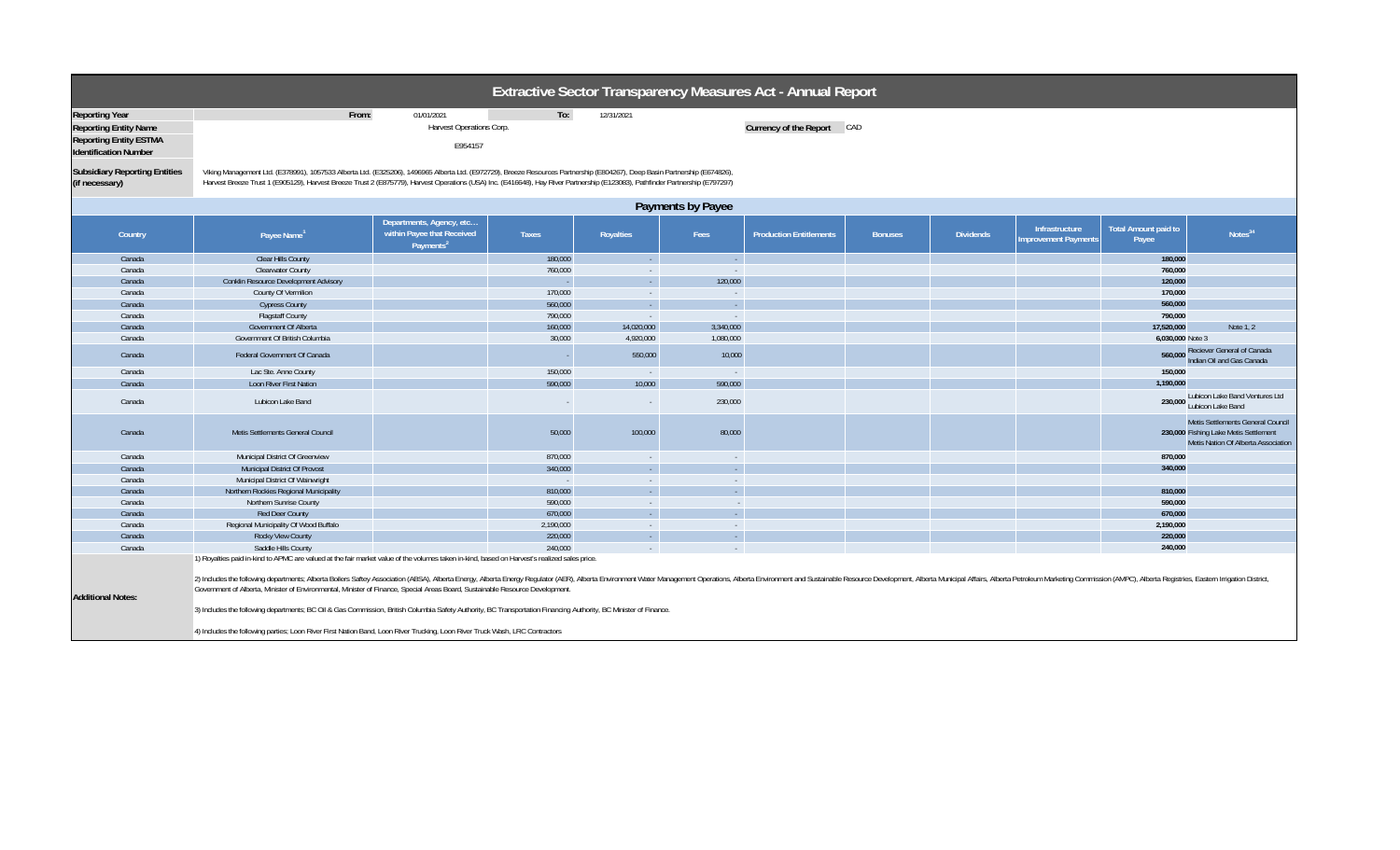| <b>Extractive Sector Transparency Measures Act - Annual Report</b>                                                                                                                                                                            |                                                                                                                                                                                                                                         |                                                                                                                                              |           |           |                                |                                      |                  |                                               |                                        |                     |  |  |
|-----------------------------------------------------------------------------------------------------------------------------------------------------------------------------------------------------------------------------------------------|-----------------------------------------------------------------------------------------------------------------------------------------------------------------------------------------------------------------------------------------|----------------------------------------------------------------------------------------------------------------------------------------------|-----------|-----------|--------------------------------|--------------------------------------|------------------|-----------------------------------------------|----------------------------------------|---------------------|--|--|
| <b>Reporting Year</b><br><b>Reporting Entity Name</b><br><b>Reporting Entity ESTMA</b><br><b>Identification Number</b><br><b>Subsidiary Reporting Entities (if</b>                                                                            | To:<br>From:<br>01/01/2021<br>12/31/2021<br>Harvest Operations Corp.<br>E954157<br>Viking Management Ltd. (E378991), 1057533 Alberta Ltd. (E325206), 1496965 Alberta Ltd. (E972729), Breeze Resources Partnership (E804267), Deep Basin |                                                                                                                                              |           |           |                                | <b>Currency of the Report</b><br>CAD |                  |                                               |                                        |                     |  |  |
| Partnership (E674826), Harvest Breeze Trust 1 (E905129), Harvest Breeze Trust 2 (E875779), Harvest Operations (USA) Inc. (E416648), Hay River Partnership<br>necessary)<br>(E123083), Pathfinder Partnership (E797297)<br>Payments by Project |                                                                                                                                                                                                                                         |                                                                                                                                              |           |           |                                |                                      |                  |                                               |                                        |                     |  |  |
| Country                                                                                                                                                                                                                                       | Project Name <sup>1</sup>                                                                                                                                                                                                               | <b>Taxes</b>                                                                                                                                 | Royalties | Fees      | <b>Production Entitlements</b> | <b>Bonuses</b>                       | <b>Dividends</b> | Infrastructure<br><b>Improvement Payments</b> | <b>Total Amount paid by</b><br>Project | Notes <sup>23</sup> |  |  |
| Canada                                                                                                                                                                                                                                        | <b>Black Gold AB Project</b>                                                                                                                                                                                                            | 2,190,000                                                                                                                                    | 5,130,000 | 470,000   |                                |                                      |                  |                                               | 7,790,000                              |                     |  |  |
| Canada                                                                                                                                                                                                                                        | Corporate Project                                                                                                                                                                                                                       | 40,000                                                                                                                                       | $\sim$    | 640,000   |                                |                                      |                  |                                               | 680,000                                |                     |  |  |
| Canada                                                                                                                                                                                                                                        | North AB Project                                                                                                                                                                                                                        | 440,000                                                                                                                                      | 300,000   | 170,000   |                                |                                      |                  |                                               | 910,000                                |                     |  |  |
| Canada                                                                                                                                                                                                                                        | North East BC Project                                                                                                                                                                                                                   | 60,000                                                                                                                                       | 165,000   | 180,000   |                                |                                      |                  |                                               | 405,000                                |                     |  |  |
| Canada                                                                                                                                                                                                                                        | Hay AB Project                                                                                                                                                                                                                          | 460,000                                                                                                                                      | 2,770,000 | 420,000   |                                |                                      |                  |                                               | 3,650,000                              |                     |  |  |
| Canada                                                                                                                                                                                                                                        | Hay BC Project                                                                                                                                                                                                                          | 300,000                                                                                                                                      | 1,910,000 | 510,000   |                                |                                      |                  |                                               | 2,720,000                              |                     |  |  |
| Canada                                                                                                                                                                                                                                        | Red Earth Project                                                                                                                                                                                                                       | 1,140,000                                                                                                                                    | 745,000   | 970,000   |                                |                                      |                  |                                               | 2,855,000                              |                     |  |  |
| Canada                                                                                                                                                                                                                                        | South AB Project                                                                                                                                                                                                                        | 3,720,000                                                                                                                                    | 6,710,000 | 1,520,000 |                                |                                      |                  |                                               | 11,950,000                             |                     |  |  |
| Canada                                                                                                                                                                                                                                        | West AB Project                                                                                                                                                                                                                         | 1,020,000                                                                                                                                    | 1,870,000 | 570,000   |                                |                                      |                  |                                               | 3,460,000                              |                     |  |  |
| Additional Notes <sup>3</sup> :                                                                                                                                                                                                               |                                                                                                                                                                                                                                         | 1) Royalties paid in-kind to APMC are valued at the fair market value of the volumes taken in-kind, based on Harvest's realized sales price. |           |           |                                |                                      |                  |                                               |                                        |                     |  |  |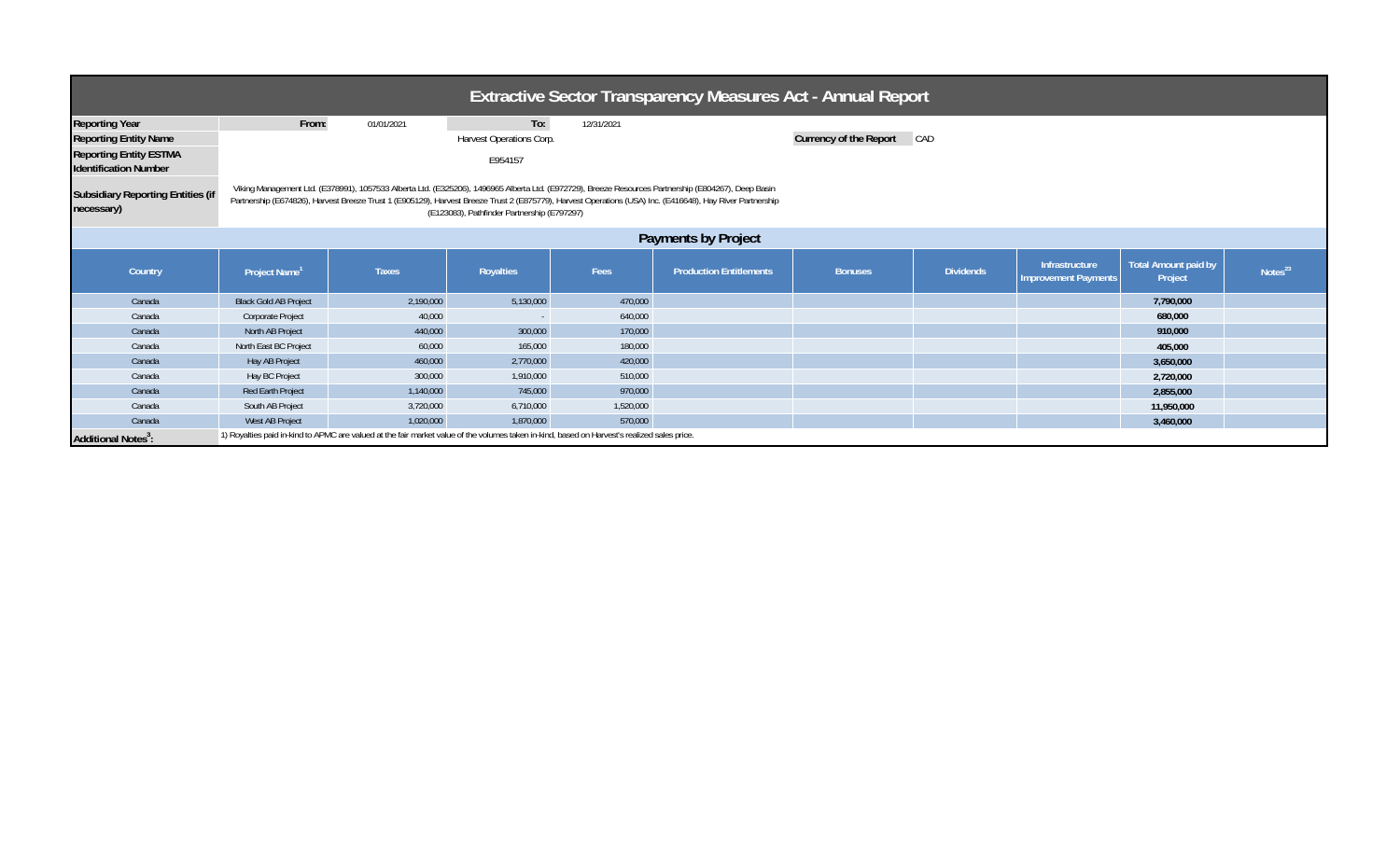

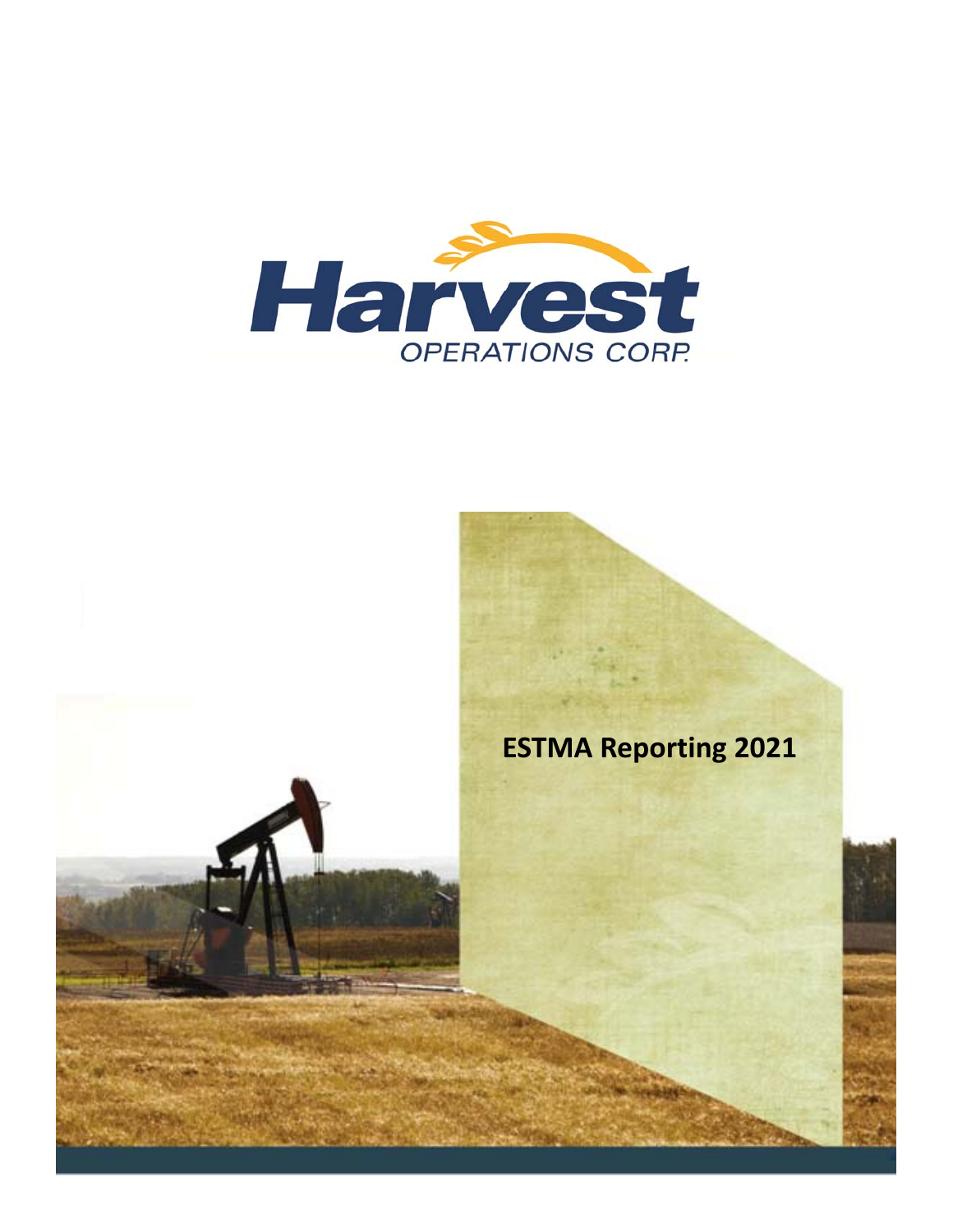

## **INTRODUCTION**

Harvest Operations Corp and its subsidiaries (collectively the "Company") has prepared the following annual report ("the Report") of payments made to government entities for the year ended December 31, 2021 as required by the Extractive Sector Transparency Measures Act S.C. 2014, c.39, s.376 ("ESTMA" or "the Act").

All subsidiary reporting entities are listed within the annual report, however within the 2021 year payments to government entities were facilitated through:

Harvest Operations Corp. (ESTMA ID number is: E954157) Deep Basin Partnership (ESTMA ID number is: E674826).

## **BASIS OF PREPARATION**

The Report has been prepared in accordance with the requirements of the Act and the Natural Resources Canada ("NRCan") Technical Reporting Specifications. The Technical Reporting Specifications provides specifications with regards to the form and manner of reporting. The following is a summary of judgments and definitions that the Company has made for the purpose of preparing the Report.

## **Reportable Payments**

A payment under the Act is one that, in a financial year,

- a) Is made to the same payee.
- b) Is made in relation to the commercial development of oil, gas or minerals, as set out in the Act.
- c) Totals, as a single or multiple payments, C\$100,000 or more within one of the following seven categories: taxes, royalties, fees, production entitlements, bonuses, dividends and infrastructure improvement payments.

The Report excludes payments that are not related to the Company's commercial development activities.

The Report contains disclosure of the full amounts (rounded to the nearest \$10,000) paid by the Company to a payee, no amounts have been offset or reduced by amounts reimbursed or refunded.

#### **Payee**

For purposes of the Act, a payee is:

- a) Any government in Canada or in a foreign state.
- b) A body that is established by two or more governments.
- c) Any trust, board, commission, corporation or body or other authority that is established to exercise or perform, or that exercises or performs, a power, duty or function of a government for a government referred to in paragraph (a) above or a body referred to in paragraph (b) above.

Payees include governments at any level, including national, regional, state/provincial or local/municipal levels. Payees include Crown corporations and other state-owned enterprises that are exercising or performing a power, duty or function of government.

For purposes of disclosing payments in the Report, when practical the Company has listed the name of the department, agency or entity of the payee that received the payment, if more than one such body of a payee received a payment from the Company.

Aboriginal and indigenous groups and organizations within Canada and in other jurisdictions may be regarded as governments for purposes of qualifying as a payee under the Act.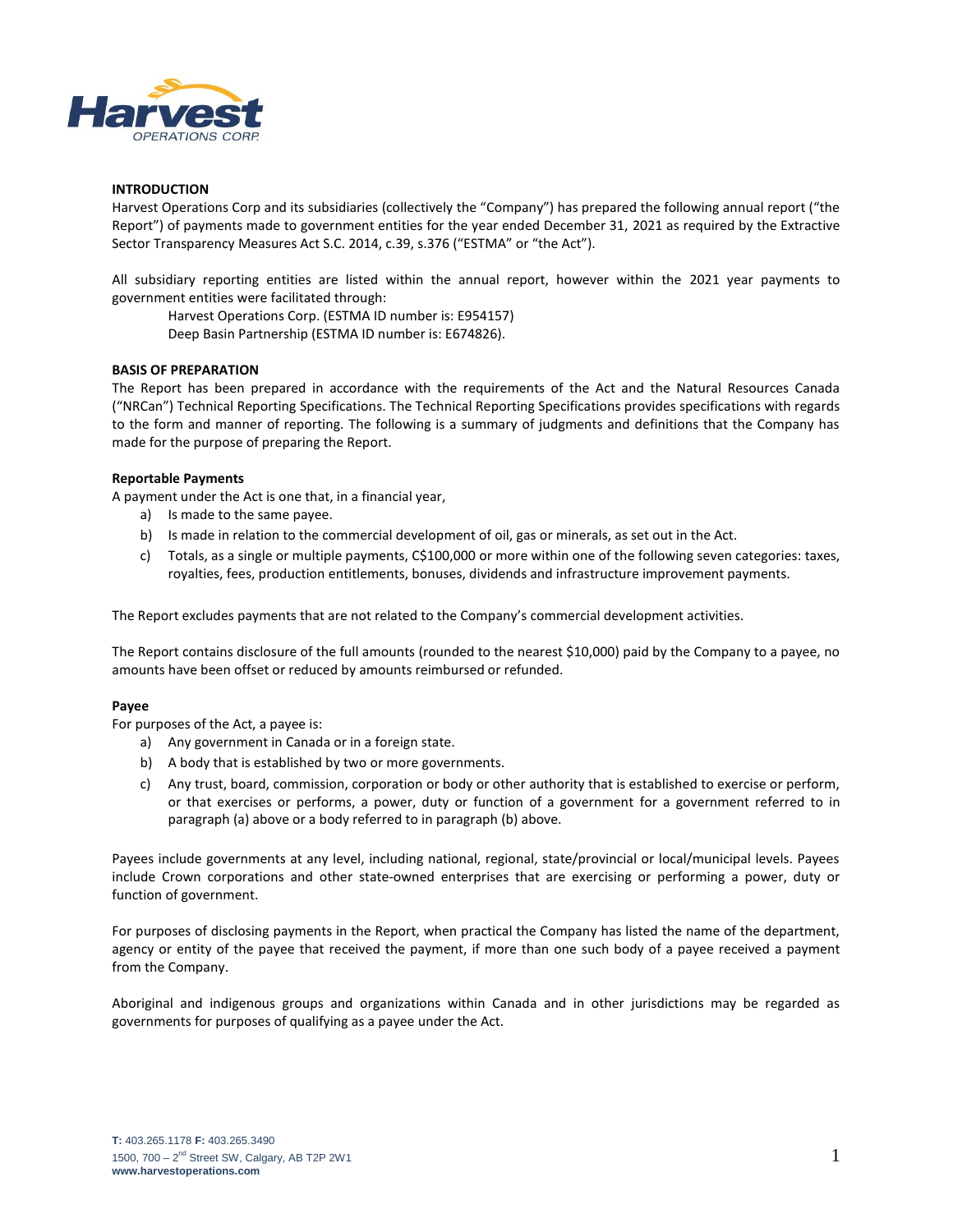

#### **Payment Categories**

The information is reported under the following payment categories.

## *Taxes*

This category may include taxes paid by the Company on its income, profits or production. Taxes reported include property taxes, business taxes and certain provincial resource surcharges. Consumption taxes, personal income taxes and taxes not paid in relation to the commercial development of oil, gas or minerals are excluded.

## *Royalties*

These are payments for the rights to extract oil and gas resources, typically at a set percentage of revenue less any deductions that may be taken.

Royalties paid in kind are also reported under this category. If the cost of an in-kind payment can be determined that is the value that should be reported. If the cost is not determinable, the in-kind payment should be reported at the fair market value. The monetary value of any in-kind payment made to a payee by the Company was determined via the fair market value of the volumes taken in-kind, based on Harvest's realized sales price. All in-kind payments included within the Report are disclosed in a supplementary note to the Report.

## *Fees*

This category may include annual fees, application fees, rental fees, and regulatory charges as well as fees or other consideration for licenses, permits or concessions. Amounts paid in ordinary course commercial transactions in exchange for services provided by a payee are excluded from this category.

## *Production entitlements*

A payee's share of oil, gas or mineral production under a production sharing agreement or a similar contractual or legislated arrangement is reported under this category. The Company had no reportable production entitlement payments to a payee for the year ended December 31, 2021.

#### *Bonuses*

Signing, discovery, production and any other type of bonuses paid to a payee are reported under this category.

# *Dividends*

Dividends paid to a payee as an ordinary shareholder do not need to be reported under the Act, so long as the:

- a) Shares have been acquired by the payee for consideration on the same terms as were available at the time of acquisition to other shareholders.
- b) Dividend is paid to the payee on the same terms as to other shareholders.

The Company had no reportable dividend payments to a payee for the year ended December 31, 2021.

#### *Infrastructure improvement payments*

These are payments which relate to the construction of infrastructure that do not relate primarily to the operational purposes of the Company. The Company had no reportable infrastructure improvement payments to a payee for the year ended December 31, 2021.